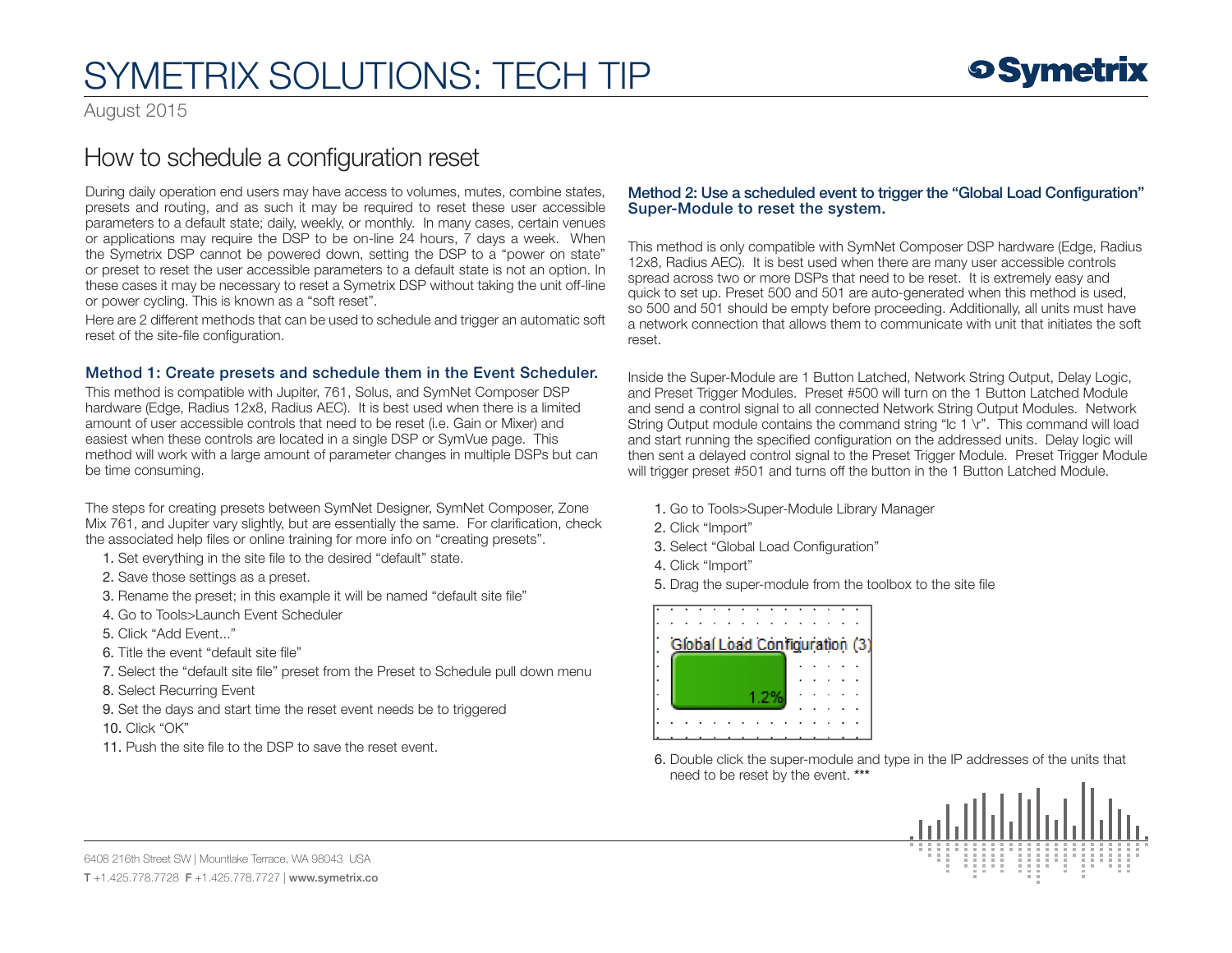## SYMETRIX SOLUTIONS: TECH TIP



August 2015

#### 7. Go to Tools>Launch Event Scheduler

| Control Screen: Global Load Configuration | $\mathbf{x}$<br>同<br><b>COL</b> |
|-------------------------------------------|---------------------------------|
| <b>Load Configuration</b>                 | <b>Unit IP Address</b>          |
|                                           | 192.168.10.24                   |
| P500, P501                                | 192.168.10.25                   |
| on                                        | 192.168.10.26                   |
|                                           | 192.168.10.27                   |
|                                           |                                 |

8. Click "Add Event..."

- 9. Title the event "Global Load Configuration"
- 10. Select preset#500 from the Preset to Schedule pull down menu
- 11. Select Recurring Event
- 12. Set the days and start time the event needs be to triggered

13. Click "OK"

14. Push the site file to the DSP's to save the event.

*\*\*\*Note: The Global Load Configuration super-module was designed to reset 4 units. By default the IP address in the 1st field is set to 127.0.0.1 which is a local loopback IP address. This is helpful in one-box installs and you don't need to know the IP address.* If it is required to rest 5 or more units, duplicate the super-module, or right click on the super-module and select "Open Design".

Then click on one of the Network String Output modules and press "Ctrl-D" to duplicate it. Duplicate it once for each additional DSP over 4.



Wire the new copy to the network string output daisy chain.